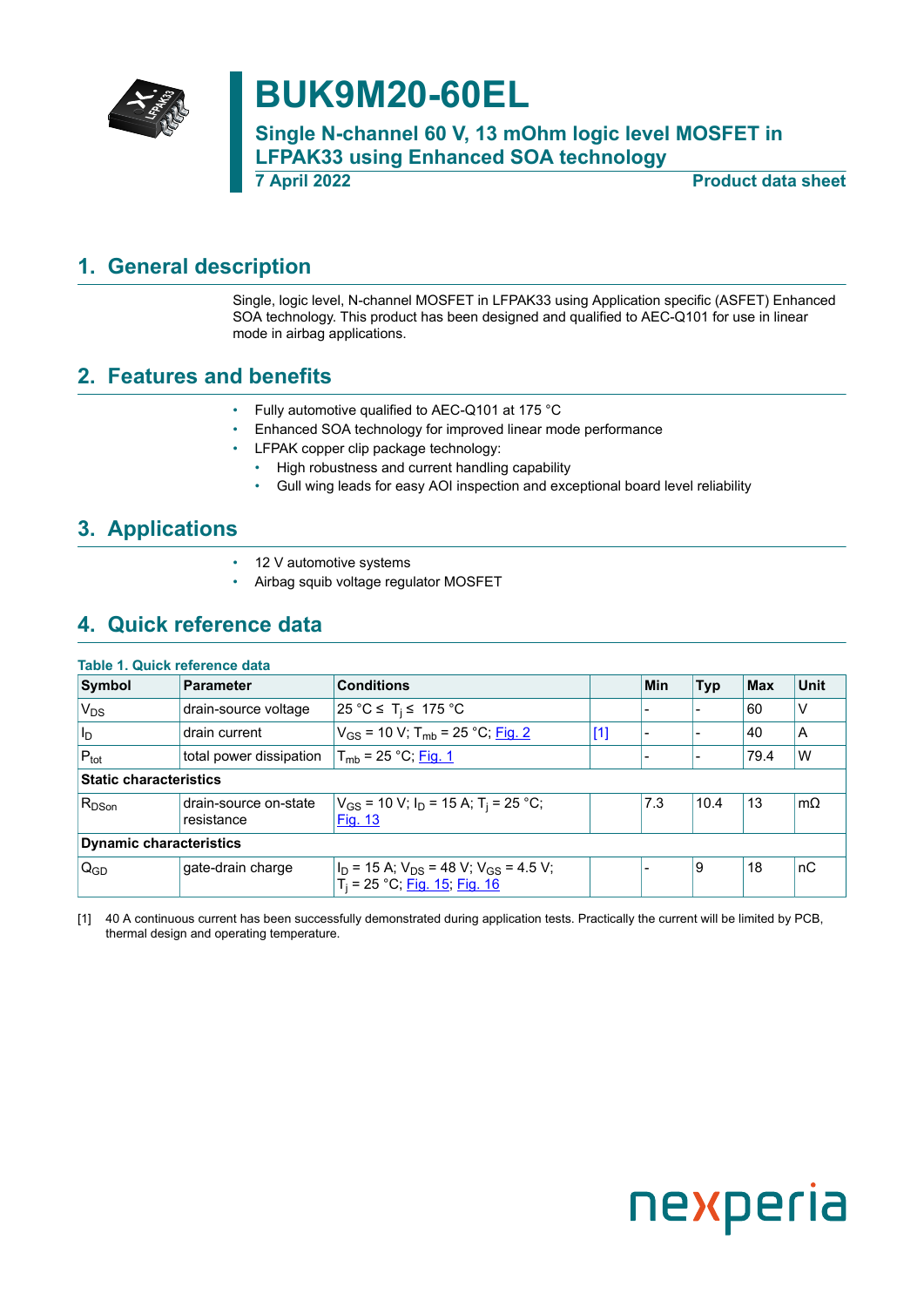## <span id="page-1-0"></span>**5. Pinning information**

| <b>Table 2. Pinning information</b> |        |                                      |                         |                       |  |  |  |  |
|-------------------------------------|--------|--------------------------------------|-------------------------|-----------------------|--|--|--|--|
| Pin                                 | Symbol | <b>Description</b>                   | Simplified outline      | <b>Graphic symbol</b> |  |  |  |  |
|                                     | S      | source                               |                         |                       |  |  |  |  |
| 2                                   | S      | source                               |                         |                       |  |  |  |  |
| 3                                   | S      | source                               |                         |                       |  |  |  |  |
| 4                                   | G      | gate                                 |                         |                       |  |  |  |  |
| mb                                  | D      | Mounting base; connected<br>to drain | $\mathcal{P}$<br>3<br>4 | mbb076<br>S           |  |  |  |  |
|                                     |        |                                      | LFPAK33 (SOT1210)       |                       |  |  |  |  |

## <span id="page-1-1"></span>**6. Ordering information**

#### **Table 3. Ordering information**

| Type number  | Package     |                                                                                        |         |  |  |  |
|--------------|-------------|----------------------------------------------------------------------------------------|---------|--|--|--|
|              | <b>Name</b> | <b>Description</b>                                                                     | Version |  |  |  |
| BUK9M20-60EL | LFPAK33     | Plastic, single ended surface mounted package<br>$ $ (LFPAK33); 8 leads; 0.65 mm pitch | SOT1210 |  |  |  |

## <span id="page-1-2"></span>**7. Marking**

#### **Table 4. Marking codes**

| Type number  | Marking code |
|--------------|--------------|
| BUK9M20-60EL | '9206EL      |

## <span id="page-1-3"></span>**8. Limiting values**

#### **Table 5. Limiting values**

*In accordance with the Absolute Maximum Rating System (IEC 60134).T<sup>j</sup> = 25 °C unless otherwise stated.*

| Symbol                       | <b>Parameter</b>                                 | <b>Conditions</b>                                                                                                                                          |         | <b>Min</b> | <b>Max</b> | <b>Unit</b> |  |
|------------------------------|--------------------------------------------------|------------------------------------------------------------------------------------------------------------------------------------------------------------|---------|------------|------------|-------------|--|
| $V_{DS}$                     | drain-source voltage                             | 25 °C ≤ T <sub>i</sub> ≤ 175 °C                                                                                                                            |         |            | 60         | v           |  |
| $V_{GS}$                     | gate-source voltage                              | DC; $T_i \leq 175$ °C                                                                                                                                      |         | $-10$      | 10         | V           |  |
| $P_{\text{tot}}$             | total power dissipation                          | $T_{mb}$ = 25 °C; Fig. 1                                                                                                                                   |         |            | 79.4       | W           |  |
| $I_D$                        | drain current                                    | $V_{GS}$ = 10 V; T <sub>mb</sub> = 25 °C; Fig. 2                                                                                                           | $[1]$   |            | 40         | A           |  |
|                              |                                                  | V <sub>GS</sub> = 10 V; T <sub>mb</sub> = 100 °C; <u>Fig. 2</u>                                                                                            |         |            | 37         | A           |  |
| I <sub>DM</sub>              | peak drain current                               | pulsed; $t_p \le 10$ µs; $T_{mb} = 25$ °C; Fig. 3;<br>Fig. 4                                                                                               |         |            | 208        | A           |  |
| $T_{\text{stg}}$             | storage temperature                              |                                                                                                                                                            |         | $-55$      | 175        | $^{\circ}C$ |  |
| $T_j$                        | junction temperature                             |                                                                                                                                                            |         | $-55$      | 175        | $^{\circ}C$ |  |
| Source-drain diode           |                                                  |                                                                                                                                                            |         |            |            |             |  |
| $\vert$ $\vert$ <sub>S</sub> | source current                                   | $T_{mb}$ = 25 °C                                                                                                                                           |         |            | 40         | A           |  |
| $I_{SM}$                     | peak source current                              | pulsed; $t_p \leq 10 \text{ }\mu\text{s}$ ; T <sub>mb</sub> = 25 °C                                                                                        |         |            | 208        | A           |  |
| <b>Avalanche ruggedness</b>  |                                                  |                                                                                                                                                            |         |            |            |             |  |
| $E_{DS(AL)S}$                | non-repetitive drain-<br>source avalanche energy | $I_D$ = 37 A; $V_{sup}$ ≤ 60 V; R <sub>GS</sub> = 50 $\Omega$ ;<br>$V_{GS}$ = 10 V; T <sub>j(init)</sub> = 25 °C; unclamped;<br>$t_p = 51 \,\mu s;$ Fig. 5 | [2] [3] |            | 74         | mJ          |  |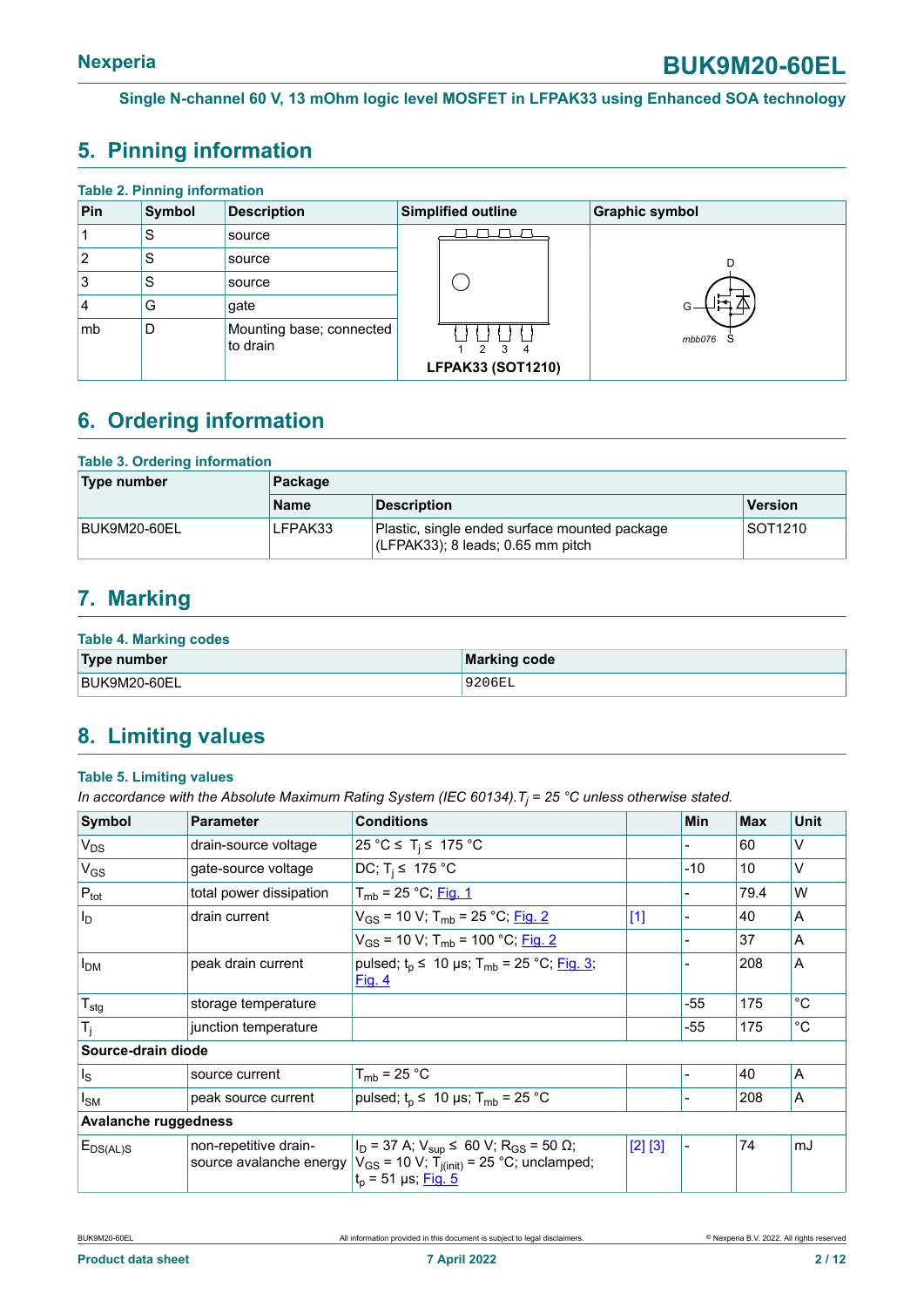<span id="page-2-2"></span>

| Symbol     | <b>Parameter</b>                           | <b>Conditions</b>                                                                                                |     | Min | Max | Unit |
|------------|--------------------------------------------|------------------------------------------------------------------------------------------------------------------|-----|-----|-----|------|
| <b>IAS</b> | non-repetitive avalanche<br><b>current</b> | $V_{\text{sup}}$ ≤ 60 V; V <sub>GS</sub> = 10 V; T <sub>j(init)</sub> = 25 °C;<br>$R_{GS}$ = 50 Ω; <u>Fig. 5</u> | TZ. |     | ບ   | A    |

[1] 40 A continuous current has been successfully demonstrated during application tests. Practically the current will be limited by PCB, thermal design and operating temperature.

[2] Single-pulse avalanche rating limited by maximum junction temperature of 175 °C.

- [3] Refer to application note AN10273 for further information.
- [4] Protected by 100% test.

<span id="page-2-1"></span>



<span id="page-2-0"></span>

 $V$ <sub>GS</sub> ≥ 10 V

(1) 40 A continuous current has been successfully demonstrated during application tests. Practically the current will be limited by PCB, thermal design and operating temperature.

#### **Fig. 2. Continuous drain current as a function of mounting base temperature**

<span id="page-2-3"></span>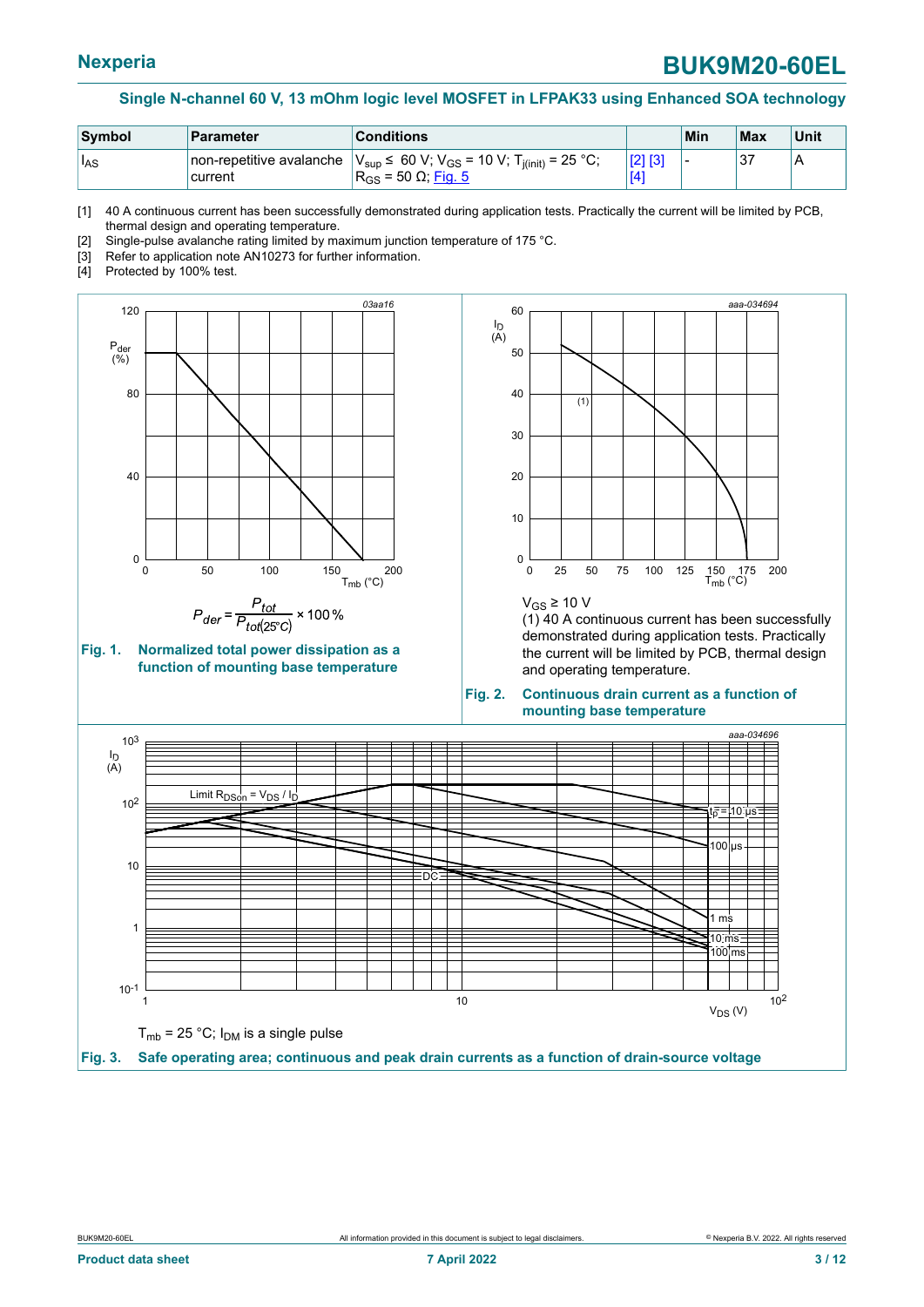<span id="page-3-1"></span><span id="page-3-0"></span>

### <span id="page-3-2"></span>**9. Thermal characteristics**

#### **Table 6. Thermal characteristics**

| Symbol         | <b>Parameter</b>                                                  | <b>Conditions</b> | Min | <b>Typ</b> | Max  | Unit |
|----------------|-------------------------------------------------------------------|-------------------|-----|------------|------|------|
| $R_{th(j-mb)}$ | thermal resistance from $Eig. 6$<br>liunction to mounting<br>base |                   |     | .58        | 1.89 | K/W  |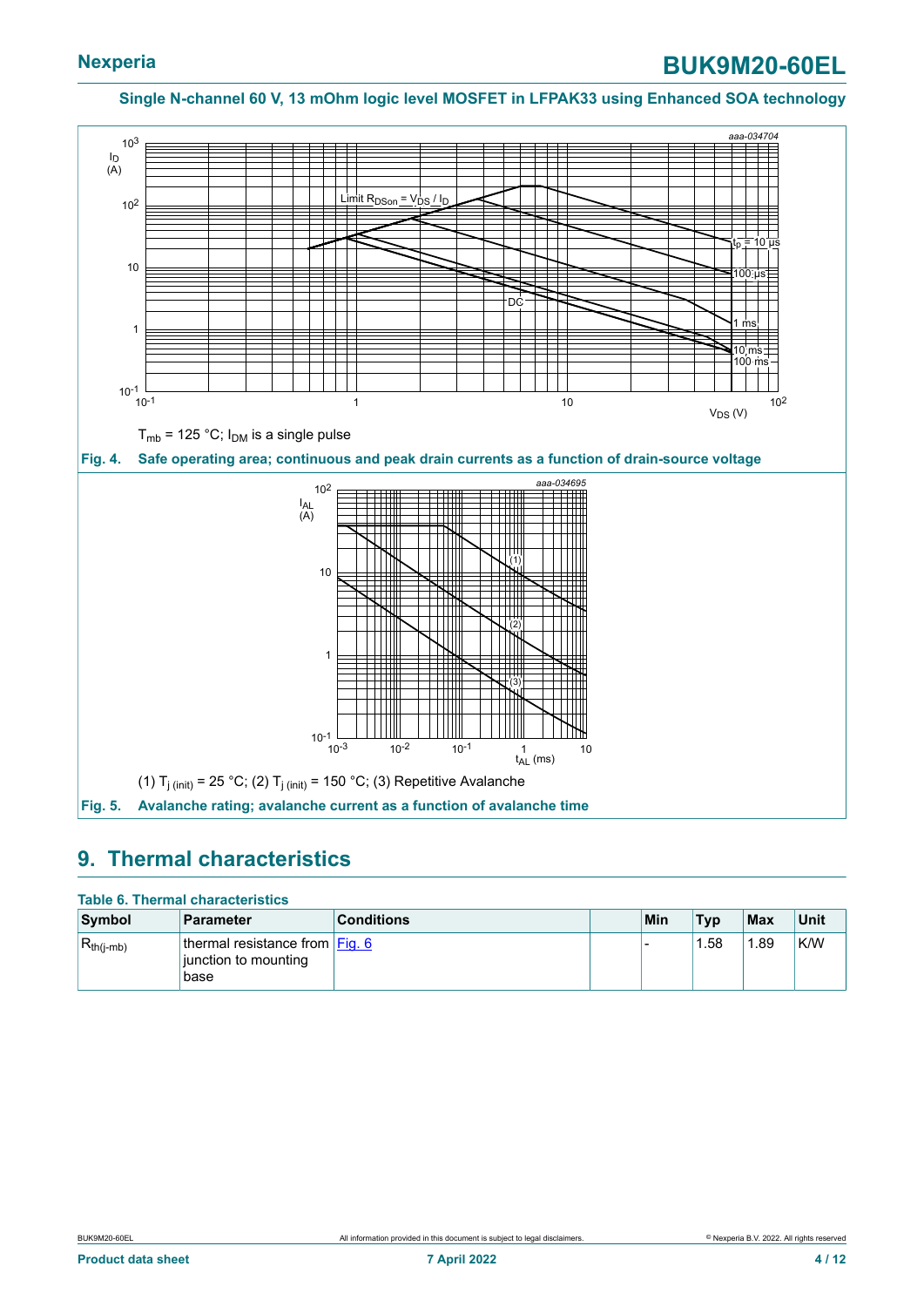<span id="page-4-0"></span>

## <span id="page-4-1"></span>**10. Characteristics**

|                               | <b>Table 7. Characteristics</b>     |                                                                                      |                |                          |                |           |
|-------------------------------|-------------------------------------|--------------------------------------------------------------------------------------|----------------|--------------------------|----------------|-----------|
| Symbol                        | Parameter                           | <b>Conditions</b>                                                                    | Min            | <b>Typ</b>               | <b>Max</b>     | Unit      |
| <b>Static characteristics</b> |                                     |                                                                                      |                |                          |                |           |
| $V_{(BR)DSS}$                 | drain-source                        | $I_D$ = 250 µA; $V_{GS}$ = 0 V; T <sub>i</sub> = 25 °C                               | 60             | 66                       | $\overline{a}$ | $\vee$    |
|                               | breakdown voltage                   | $I_D$ = 250 µA; $V_{GS}$ = 0 V; T <sub>i</sub> = -40 °C                              |                | 63                       |                | $\vee$    |
|                               |                                     | $I_D$ = 250 µA; $V_{GS}$ = 0 V; T <sub>i</sub> = -55 °C                              | 54             | 62                       |                | V         |
| $V_{GS(th)}$                  | gate-source threshold<br>voltage    | $I_D = 1$ mA; $V_{DS} = V_{GS}$ ; T <sub>i</sub> = 25 °C; Fig. 11;<br><b>Fig. 12</b> | 1.4            | 1.67                     | 2.1            | $\vee$    |
|                               |                                     | $I_D$ = 1 mA; $V_{DS} = V_{GS}$ ; T <sub>i</sub> = -55 °C; Fig. 12                   |                | $\overline{\phantom{0}}$ | 2.45           | $\vee$    |
|                               |                                     | $I_D = 1$ mA; $V_{DS} = V_{GS}$ ; T <sub>i</sub> = 175 °C;<br>Fig. 12                | 0.5            | $\overline{\phantom{0}}$ |                | V         |
| $I_{DSS}$                     | drain leakage current               | $V_{DS}$ = 60 V; V <sub>GS</sub> = 0 V; T <sub>i</sub> = 25 °C                       | $\overline{a}$ | 0.01                     | $\mathbf{1}$   | μA        |
|                               |                                     | $V_{DS}$ = 60 V; V <sub>GS</sub> = 0 V; T <sub>i</sub> = 175 °C                      |                | 34                       | 500            | μA        |
| $I_{GSS}$                     | gate leakage current                | $V_{GS}$ = 10 V; $V_{DS}$ = 0 V; T <sub>i</sub> = 25 °C                              |                | 2                        | 100            | nA        |
|                               |                                     | $V_{GS}$ = -10 V; $V_{DS}$ = 0 V; T <sub>i</sub> = 25 °C                             |                | $\overline{2}$           | 100            | nA        |
| $R_{DSon}$                    | drain-source on-state<br>resistance | $V_{GS}$ = 10 V; $I_D$ = 15 A; T <sub>i</sub> = 25 °C;<br><b>Fig. 13</b>             | 7.3            | 10.4                     | 13             | $m\Omega$ |
|                               |                                     | $V_{GS}$ = 10 V; $I_D$ = 15 A; T <sub>i</sub> = 105 °C;<br><b>Fig. 14</b>            | 11             | 16.4                     | 21             | $m\Omega$ |
|                               |                                     | $V_{GS}$ = 10 V; $I_D$ = 15 A; T <sub>i</sub> = 125 °C;<br>Fig. 14                   | 12.2           | 18                       | 23.4           | $m\Omega$ |
|                               |                                     | $V_{GS}$ = 10 V; I <sub>D</sub> = 15 A; T <sub>i</sub> = 175 °C;<br><b>Fig. 14</b>   | 15             | 22.7                     | 30             | $m\Omega$ |
|                               |                                     | $V_{GS}$ = 4.5 V; $I_D$ = 15 A; T <sub>i</sub> = 25 °C;<br>Fig. 13                   | 10.5           | 15                       | 20             | $m\Omega$ |
|                               |                                     | $V_{GS}$ = 4.5 V; I <sub>D</sub> = 15 A; T <sub>i</sub> = 105 °C;<br>Fig. 14         | 15.6           | 23.5                     | 32             | $m\Omega$ |
|                               |                                     | $V_{GS}$ = 4.5 V; $I_D$ = 15 A; T <sub>i</sub> = 125 °C;<br><b>Fig. 14</b>           | 17             | 26                       | 35.3           | $m\Omega$ |
|                               |                                     | $V_{GS}$ = 4.5 V; $I_D$ = 15 A; T <sub>i</sub> = 175 °C;<br>Fig. 14                  | 20.7           | 32                       | 44.4           | $m\Omega$ |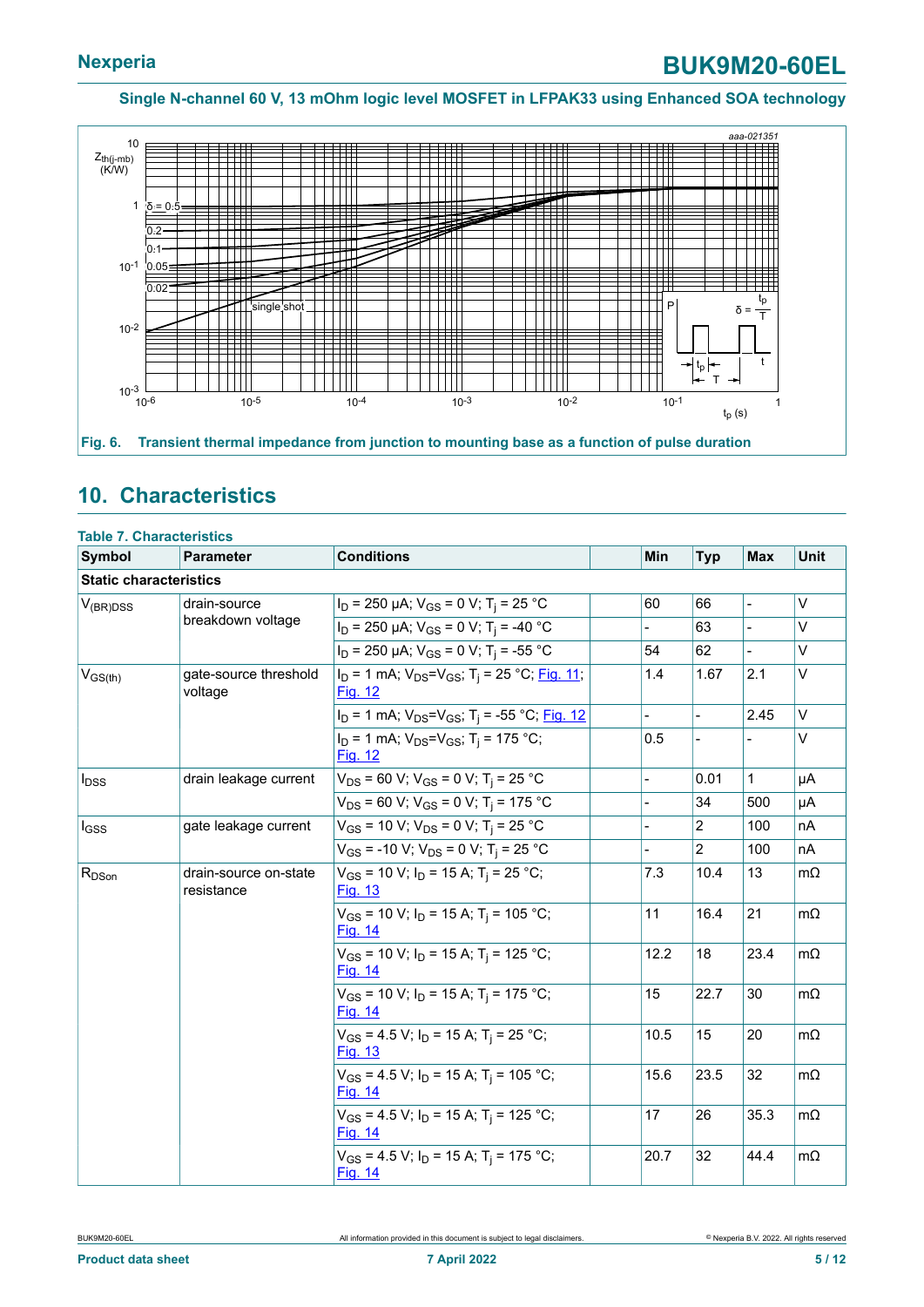<span id="page-5-0"></span>

| <b>Symbol</b>                  | <b>Parameter</b>                | <b>Conditions</b>                                                                  |       | <b>Min</b> | <b>Typ</b> | <b>Max</b>               | <b>Unit</b> |
|--------------------------------|---------------------------------|------------------------------------------------------------------------------------|-------|------------|------------|--------------------------|-------------|
| $R_G$                          | gate resistance                 | f = 1 MHz; $T_i$ = 25 °C                                                           |       |            | 1.9        |                          | Ω           |
| <b>Dynamic characteristics</b> |                                 |                                                                                    |       |            |            |                          |             |
| $Q_{G(tot)}$                   | total gate charge               | $I_D$ = 15 A; $V_{DS}$ = 48 V; $V_{GS}$ = 10 V;<br>$T_i$ = 25 °C; Fig. 15; Fig. 16 |       |            | 40         | 56                       | nC          |
|                                |                                 | $I_D$ = 15 A; $V_{DS}$ = 48 V; $V_{GS}$ = 4.5 V;                                   |       |            | 20         | 28                       | nC          |
| $Q_{GS}$                       | gate-source charge              | T <sub>i</sub> = 25 °C; Fig. 15; Fig. 16                                           |       |            | 5          | 8                        | nC          |
| $Q_{GD}$                       | gate-drain charge               |                                                                                    |       |            | 9          | 18                       | nC          |
| $C_{iss}$                      | input capacitance               | $V_{DS}$ = 25 V; $V_{GS}$ = 0 V; f = 1 MHz;<br>$T_i = 25 °C;$ Fig. 17              |       |            | 2101       | 2941                     | pF          |
| $C_{\rm oss}$                  | output capacitance              |                                                                                    |       |            | 200        | 240                      | pF          |
| $C_{\text{rss}}$               | reverse transfer<br>capacitance |                                                                                    |       |            | 115        | 158                      | pF          |
| $t_{d(on)}$                    | turn-on delay time              | $V_{DS}$ = 48 V; R <sub>1</sub> = 3.2 $\Omega$ ; V <sub>GS</sub> = 5 V;            |       |            | 11         | $\overline{\phantom{0}}$ | ns          |
| $t_{r}$                        | rise time                       | $R_{G(ext)} = 5 \Omega$ ; T <sub>i</sub> = 25 °C                                   |       |            | 25         |                          | ns          |
| $t_{d(\text{off})}$            | turn-off delay time             |                                                                                    |       |            | 25         |                          | ns          |
| $ t_{\rm f} $                  | fall time                       |                                                                                    |       |            | 20         | $\overline{a}$           | ns          |
| $g_{fs}$                       | transfer conductance            | $V_{DS}$ = 8 V; I <sub>D</sub> = 15 A; T <sub>i</sub> = 25 °C; <u>Fig. 9</u>       |       |            | 40         |                          | S           |
| Source-drain diode             |                                 |                                                                                    |       |            |            |                          |             |
| $V_{SD}$                       | source-drain voltage            | $I_S$ = 15 A; $V_{GS}$ = 0 V; T <sub>i</sub> = 25 °C; Fig. 18                      |       |            | 0.83       | 1                        | $\vee$      |
| $t_{rr}$                       | reverse recovery time           | $I_S = 15$ A; dl <sub>S</sub> /dt = -100 A/µs; V <sub>GS</sub> = 0 V;              |       |            | 29         |                          | ns          |
| $Q_{r}$                        | recovered charge                | V <sub>DS</sub> = 30 V; T <sub>i</sub> = 25 °C; <u>Fig. 19</u>                     | $[1]$ |            | 33         |                          | nC          |

[1] includes capacitive recovery

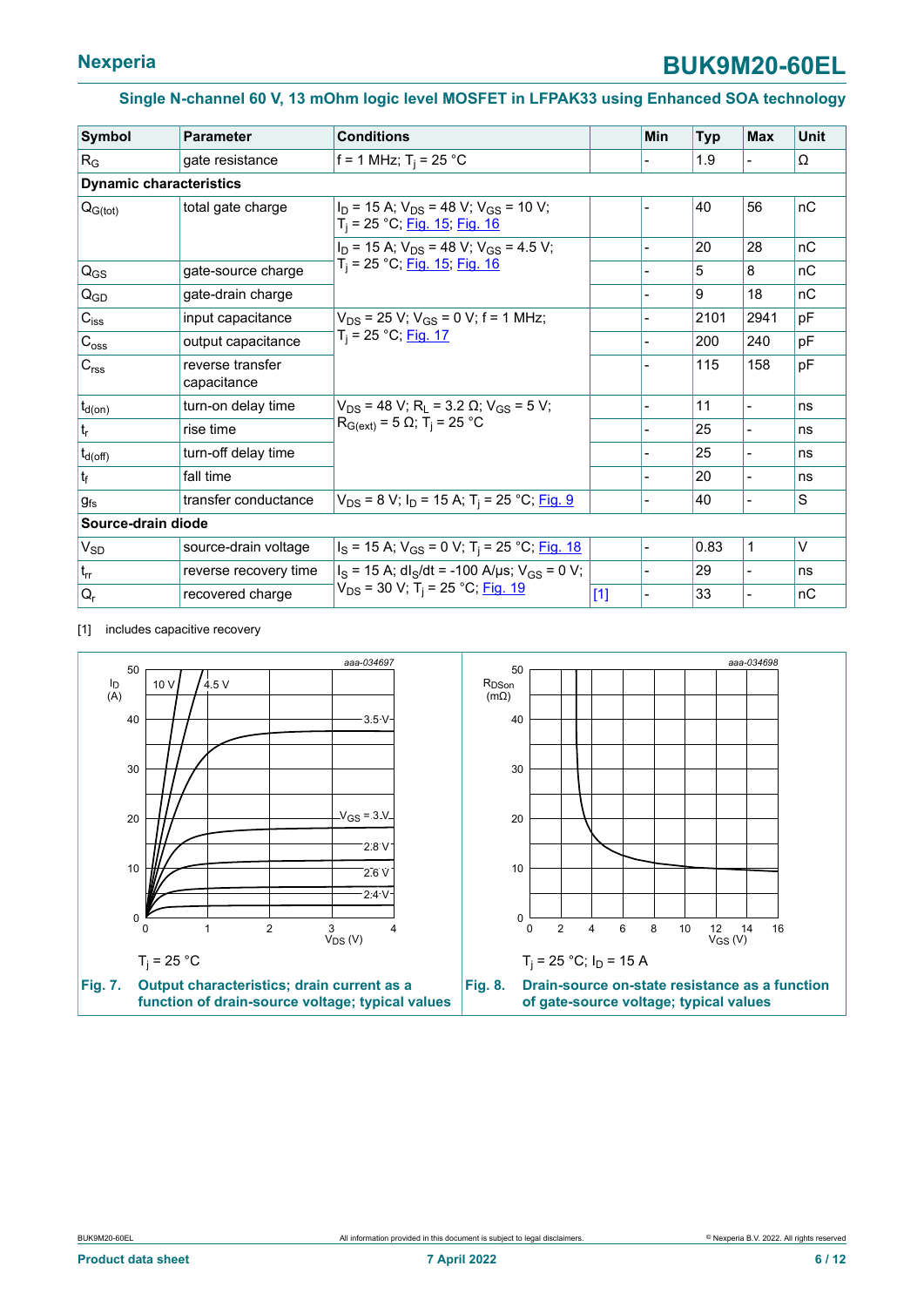<span id="page-6-2"></span><span id="page-6-1"></span><span id="page-6-0"></span>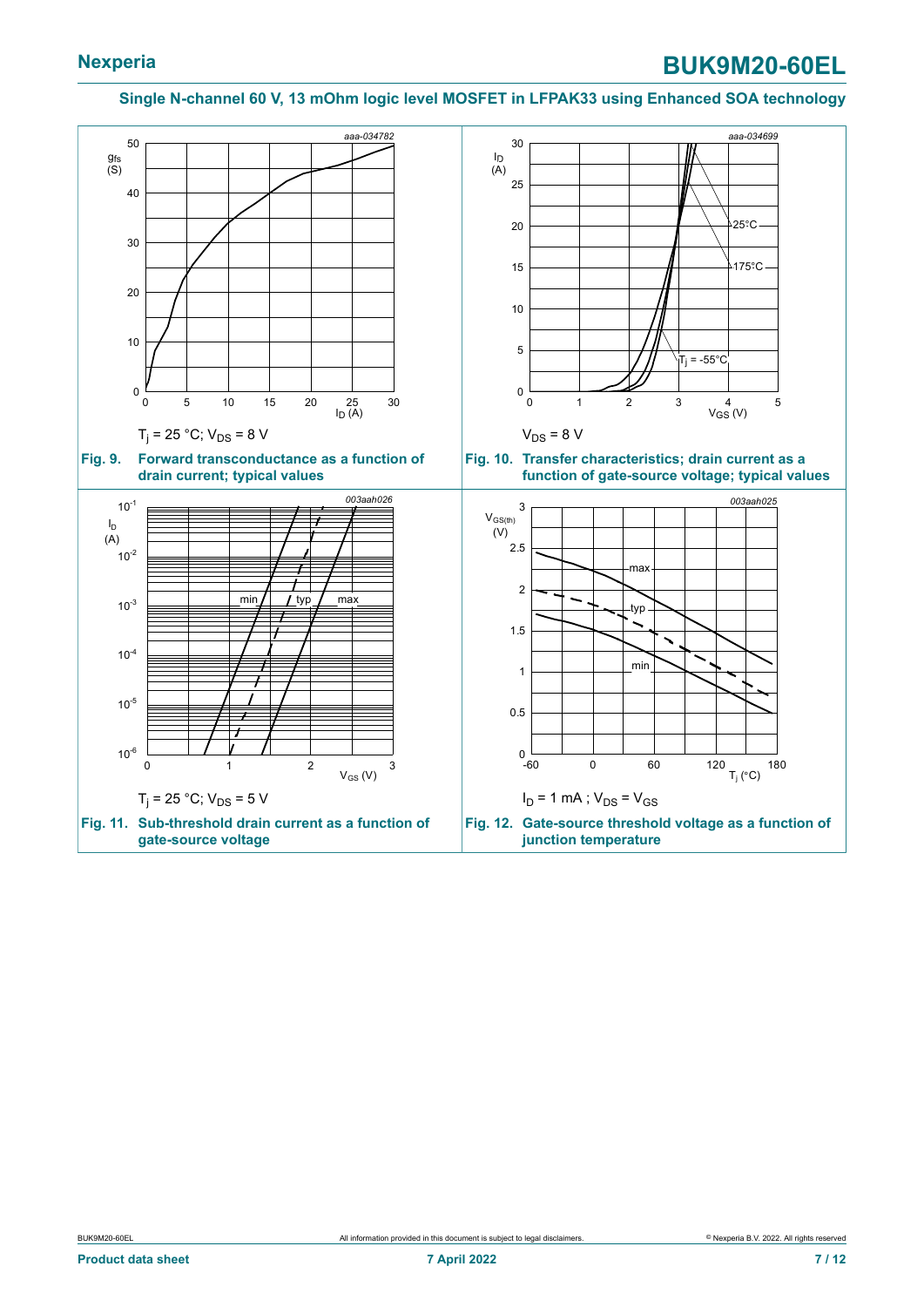<span id="page-7-3"></span><span id="page-7-2"></span><span id="page-7-1"></span><span id="page-7-0"></span>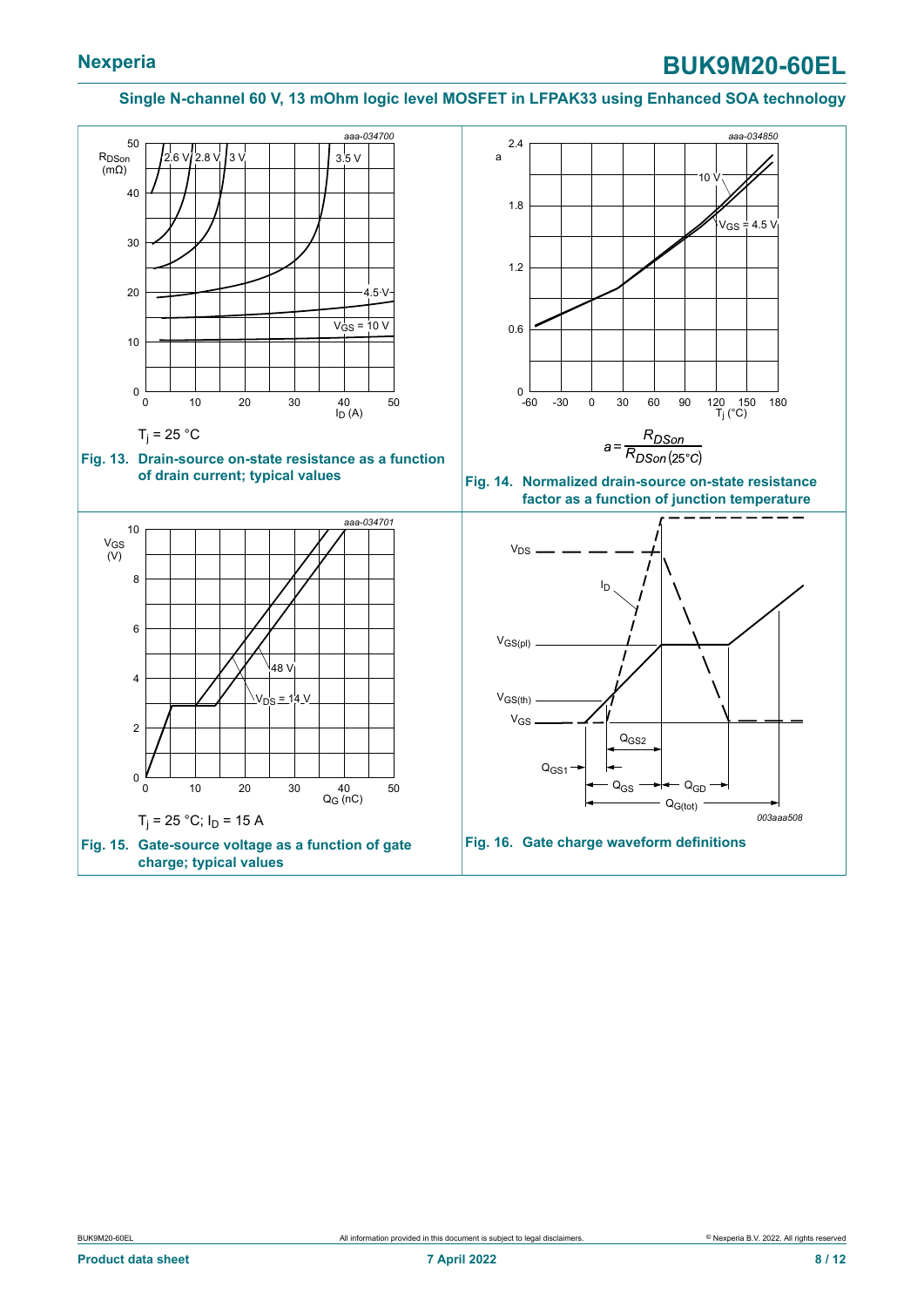<span id="page-8-2"></span><span id="page-8-1"></span><span id="page-8-0"></span>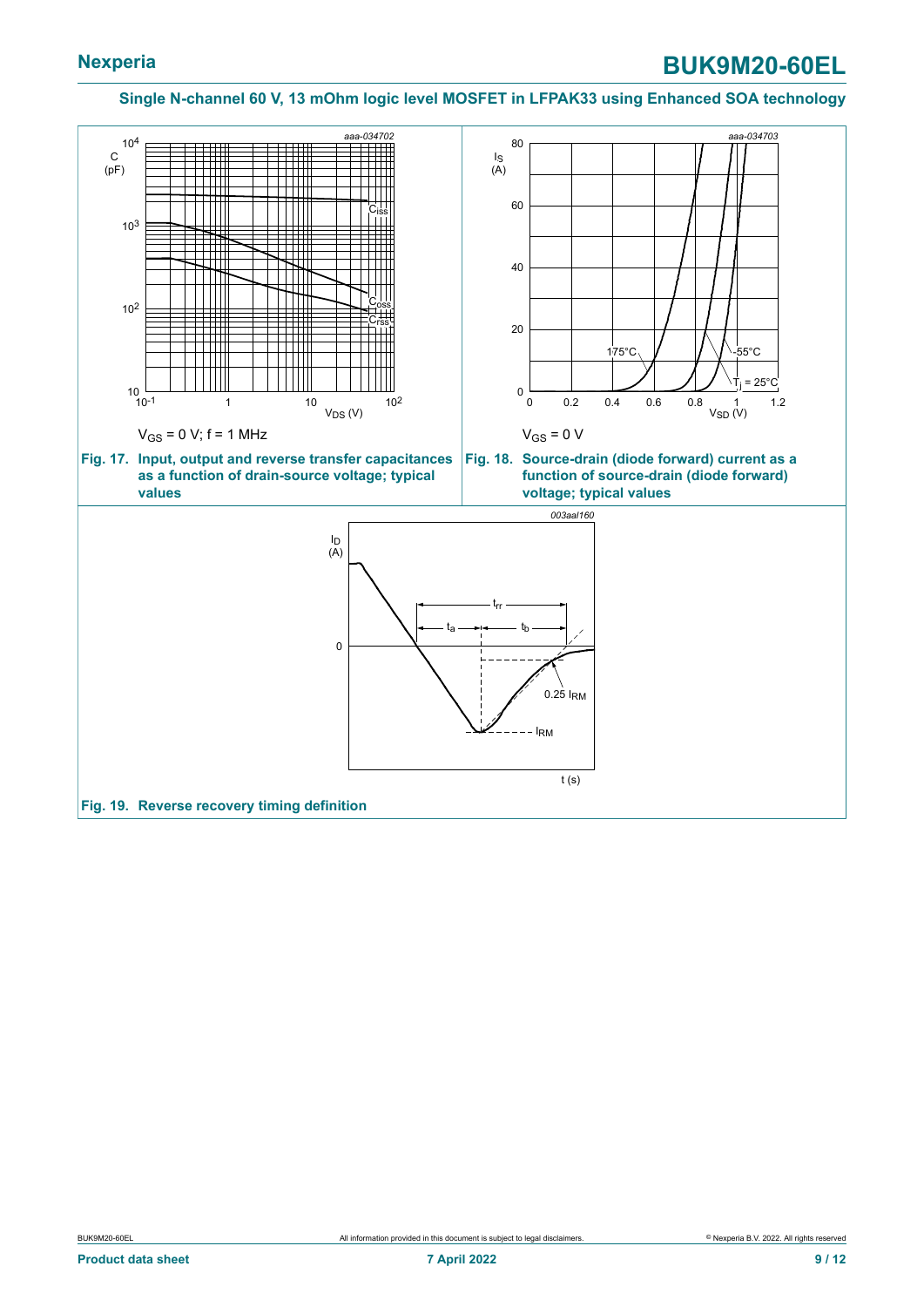## <span id="page-9-0"></span>**11. Package outline**

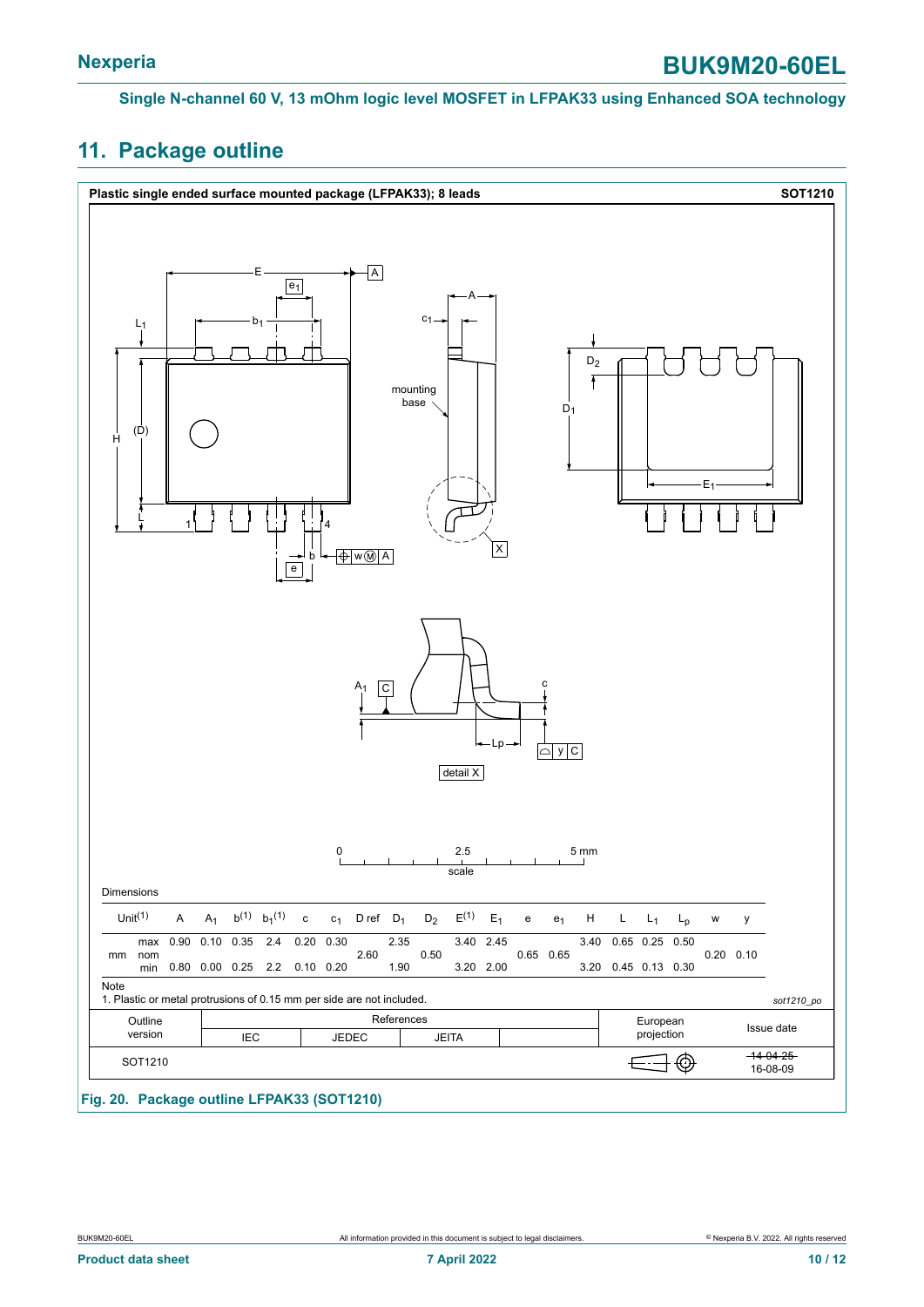## <span id="page-10-0"></span>**12. Legal information**

#### **Data sheet status**

| Document status<br>$[1]$ [2]      | <b>Product</b><br>status [3] | <b>Definition</b>                                                                           |
|-----------------------------------|------------------------------|---------------------------------------------------------------------------------------------|
| Objective [short]<br>data sheet   | Development                  | This document contains data from<br>the objective specification for<br>product development. |
| Preliminary [short]<br>data sheet | Qualification                | This document contains data from<br>the preliminary specification.                          |
| Product [short]<br>data sheet     | Production                   | This document contains the product<br>specification.                                        |

[1] Please consult the most recently issued document before initiating or completing a design.

The term 'short data sheet' is explained in section "Definitions".

[3] The product status of device(s) described in this document may have changed since this document was published and may differ in case of multiple devices. The latest product status information is available on the internet at [https://www.nexperia.com.](https://www.nexperia.com)

#### **Definitions**

**Draft** — The document is a draft version only. The content is still under internal review and subject to formal approval, which may result in modifications or additions. Nexperia does not give any representations or warranties as to the accuracy or completeness of information included herein and shall have no liability for the consequences of use of such information.

**Short data sheet** — A short data sheet is an extract from a full data sheet with the same product type number(s) and title. A short data sheet is intended for quick reference only and should not be relied upon to contain detailed and full information. For detailed and full information see the relevant full data sheet, which is available on request via the local Nexperia sales office. In case of any inconsistency or conflict with the short data sheet, the full data sheet shall prevail.

**Product specification** — The information and data provided in a Product data sheet shall define the specification of the product as agreed between Nexperia and its customer, unless Nexperia and customer have explicitly agreed otherwise in writing. In no event however, shall an agreement be valid in which the Nexperia product is deemed to offer functions and qualities beyond those described in the Product data sheet.

#### **Disclaimers**

**Limited warranty and liability** — Information in this document is believed to be accurate and reliable. However, Nexperia does not give any representations or warranties, expressed or implied, as to the accuracy or completeness of such information and shall have no liability for the consequences of use of such information. Nexperia takes no responsibility for the content in this document if provided by an information source outside of Nexperia.

In no event shall Nexperia be liable for any indirect, incidental, punitive, special or consequential damages (including - without limitation - lost profits, lost savings, business interruption, costs related to the removal or replacement of any products or rework charges) whether or not such damages are based on tort (including negligence), warranty, breach of contract or any other legal theory.

Notwithstanding any damages that customer might incur for any reason whatsoever, Nexperia's aggregate and cumulative liability towards customer for the products described herein shall be limited in accordance with the Terms and conditions of commercial sale of Nexperia.

**Right to make changes** — Nexperia reserves the right to make changes to information published in this document, including without limitation specifications and product descriptions, at any time and without notice. This document supersedes and replaces all information supplied prior to the publication hereof

**Suitability for use in automotive applications** — This Nexperia product has been qualified for use in automotive applications. Unless otherwise agreed in writing, the product is not designed, authorized or warranted to be suitable for use in life support, life-critical or safety-critical systems or

equipment, nor in applications where failure or malfunction of an Nexperia product can reasonably be expected to result in personal injury, death or severe property or environmental damage. Nexperia and its suppliers accept no liability for inclusion and/or use of Nexperia products in such equipment or applications and therefore such inclusion and/or use is at the customer's own risk.

**Quick reference data** — The Quick reference data is an extract of the product data given in the Limiting values and Characteristics sections of this document, and as such is not complete, exhaustive or legally binding.

**Applications** — Applications that are described herein for any of these products are for illustrative purposes only. Nexperia makes no representation or warranty that such applications will be suitable for the specified use without further testing or modification.

Customers are responsible for the design and operation of their applications and products using Nexperia products, and Nexperia accepts no liability for any assistance with applications or customer product design. It is customer's sole responsibility to determine whether the Nexperia product is suitable and fit for the customer's applications and products planned, as well as for the planned application and use of customer's third party customer(s). Customers should provide appropriate design and operating safeguards to minimize the risks associated with their applications and products.

Nexperia does not accept any liability related to any default, damage, costs or problem which is based on any weakness or default in the customer's applications or products, or the application or use by customer's third party customer(s). Customer is responsible for doing all necessary testing for the customer's applications and products using Nexperia products in order to avoid a default of the applications and the products or of the application or use by customer's third party customer(s). Nexperia does not accept any liability in this respect.

**Limiting values** — Stress above one or more limiting values (as defined in the Absolute Maximum Ratings System of IEC 60134) will cause permanent damage to the device. Limiting values are stress ratings only and (proper) operation of the device at these or any other conditions above those given in the Recommended operating conditions section (if present) or the Characteristics sections of this document is not warranted. Constant or repeated exposure to limiting values will permanently and irreversibly affect the quality and reliability of the device.

**Terms and conditions of commercial sale** — Nexperia products are sold subject to the general terms and conditions of commercial sale, as published at [http://www.nexperia.com/profile/terms,](http://www.nexperia.com/profile/terms) unless otherwise agreed in a valid written individual agreement. In case an individual agreement is concluded only the terms and conditions of the respective agreement shall apply. Nexperia hereby expressly objects to applying the customer's general terms and conditions with regard to the purchase of Nexperia products by customer.

**No offer to sell or license** — Nothing in this document may be interpreted or construed as an offer to sell products that is open for acceptance or the grant, conveyance or implication of any license under any copyrights, patents or other industrial or intellectual property rights.

**Export control** — This document as well as the item(s) described herein may be subject to export control regulations. Export might require a prior authorization from competent authorities.

**Translations** — A non-English (translated) version of a document is for reference only. The English version shall prevail in case of any discrepancy between the translated and English versions.

#### **Trademarks**

Notice: All referenced brands, product names, service names and trademarks are the property of their respective owners.